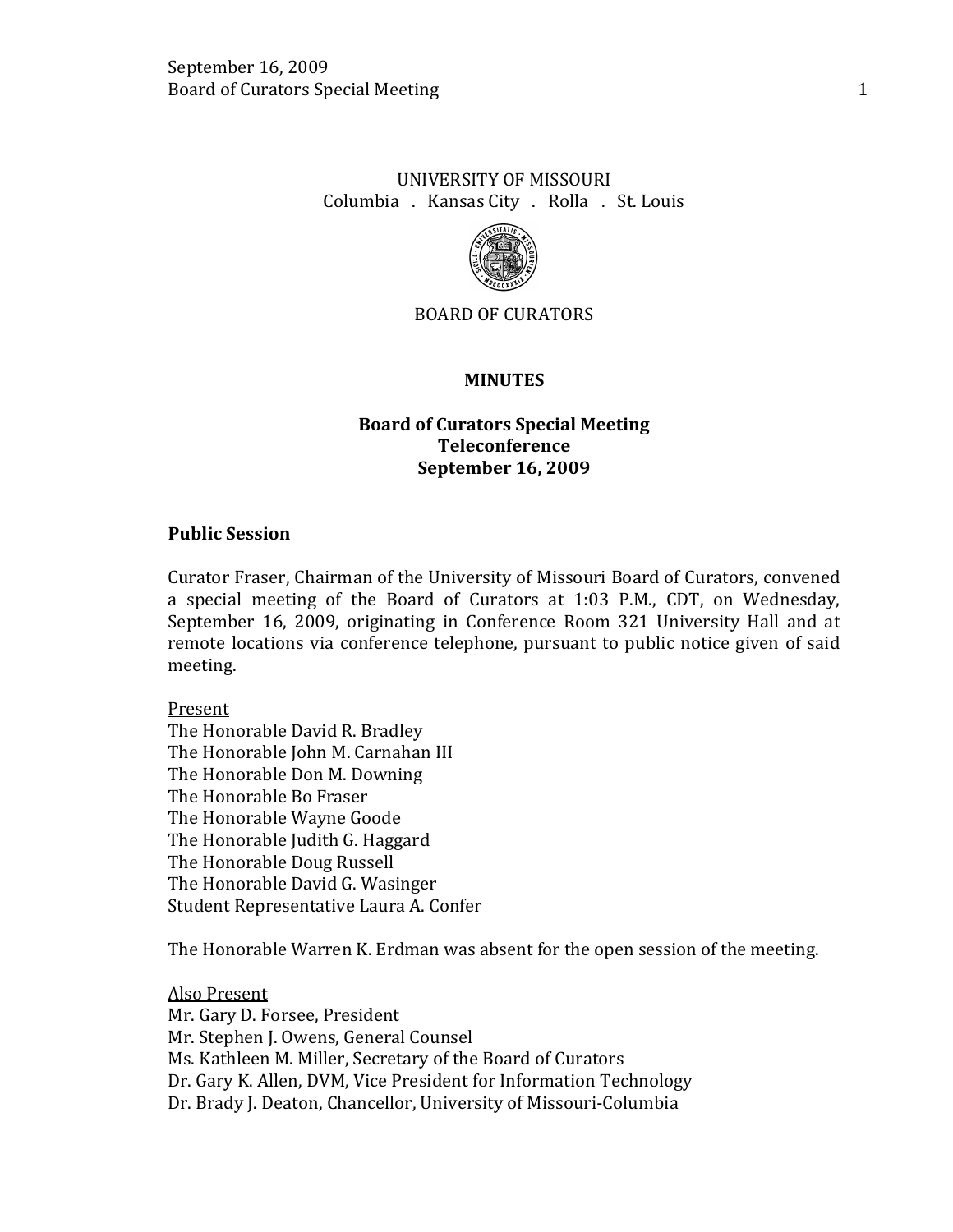Mr. Hal Williamson, M.D., Vice Chancellor for Health Affairs, MU Mr. James Ross, CEO, University of Missouri Health Care Mr. Robert Churchill, M.D., Dean, School of Medicine, MU Mr. Bill Hagerty and Mr. Robert Lynch, Consultants, Hagerty, Peterson and Company Dr. David R. Russell, Senior Associate Vice President and Chief of Staff Ms. Jennifer Hollingshead, Director, Media Relations, UM Media Representatives

### AGENDA

### **Information**

1. Roll Call of Board of Curators

### Action

1. Resolution for executive session of Board of Curators special meeting, September 16, 2009

It was moved by Curator Haggard and seconded by Curator Russell, that

there shall be an executive session with a closed record and closed vote of the Board

of Curators meeting, on Wednesday, September 16, 2009, for consideration of:

- Section 610.021(1), RSMo, relating to matters identified in that provision, which include legal actions, causes of action or litigation, and confidential or privileged communications with counsel; and
- Section 610.021(12), RSMo, relating to matters identified in that provision, which include sealed bids and related documents and sealed proposals and related documents or documents related to a negotiated contract.

Roll call vote:

Curator Bradley voted yes. Curator Carnahan voted yes. Curator Downing voted yes. Curator Erdman was absent. Curator Fraser voted yes.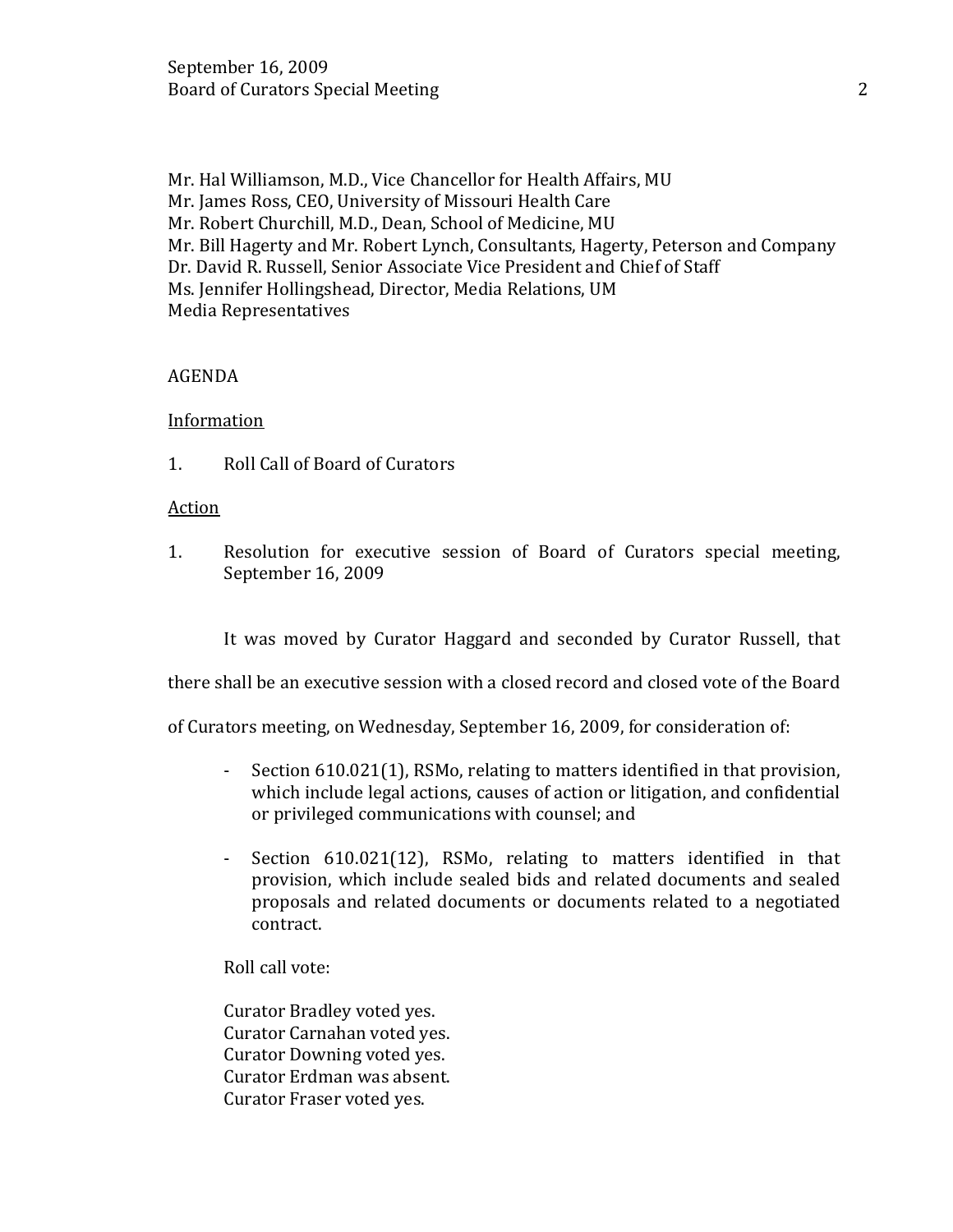Curator Goode voted yes. Curator Haggard voted yes. Curator Russell voted yes. Curator Wasinger voted yes.

The motion carried.

The open session of the special meeting was concluded and the meeting continued in executive session.

#### **Executive Session**

Curator Fraser, Chairman of the University of Missouri Board of Curators, convened an executive session of the special meeting of the Board of Curators at 1:06 P.M., CDT, on Wednesday, September 16, 2009, originating in Conference Room 321 University Hall and at remote locations via conference telephone, pursuant to public notice given of said meeting.

Present

The Honorable David R. Bradley The Honorable John M. Carnahan III The Honorable Don M. Downing The Honorable Warren K. Erdman The Honorable Bo Fraser The Honorable Wayne Goode The Honorable Judith G. Haggard The Honorable Doug Russell The Honorable David G. Wasinger Student Representative Laura A. Confer

#### Also Present

Mr. Gary D. Forsee, President Mr. Stephen J. Owens, General Counsel Ms. Kathleen M. Miller, Secretary of the Board of Curators Dr. Gary K. Allen, DVM, Vice President for Information Technology Dr. Brady J. Deaton, Chancellor, University of Missouri-Columbia Mr. Hal Williamson, M.D., Vice Chancellor for Health Affairs, MU Mr. James Ross, CEO, University of Missouri Health Care Mr. Robert Churchill, M.D., Dean, School of Medicine, MU Mr. Bill Hagerty and Mr. Robert Lynch, Consultants, Hagerty, Peterson and Company Dr. David R. Russell, Senior Associate Vice President and Chief of Staff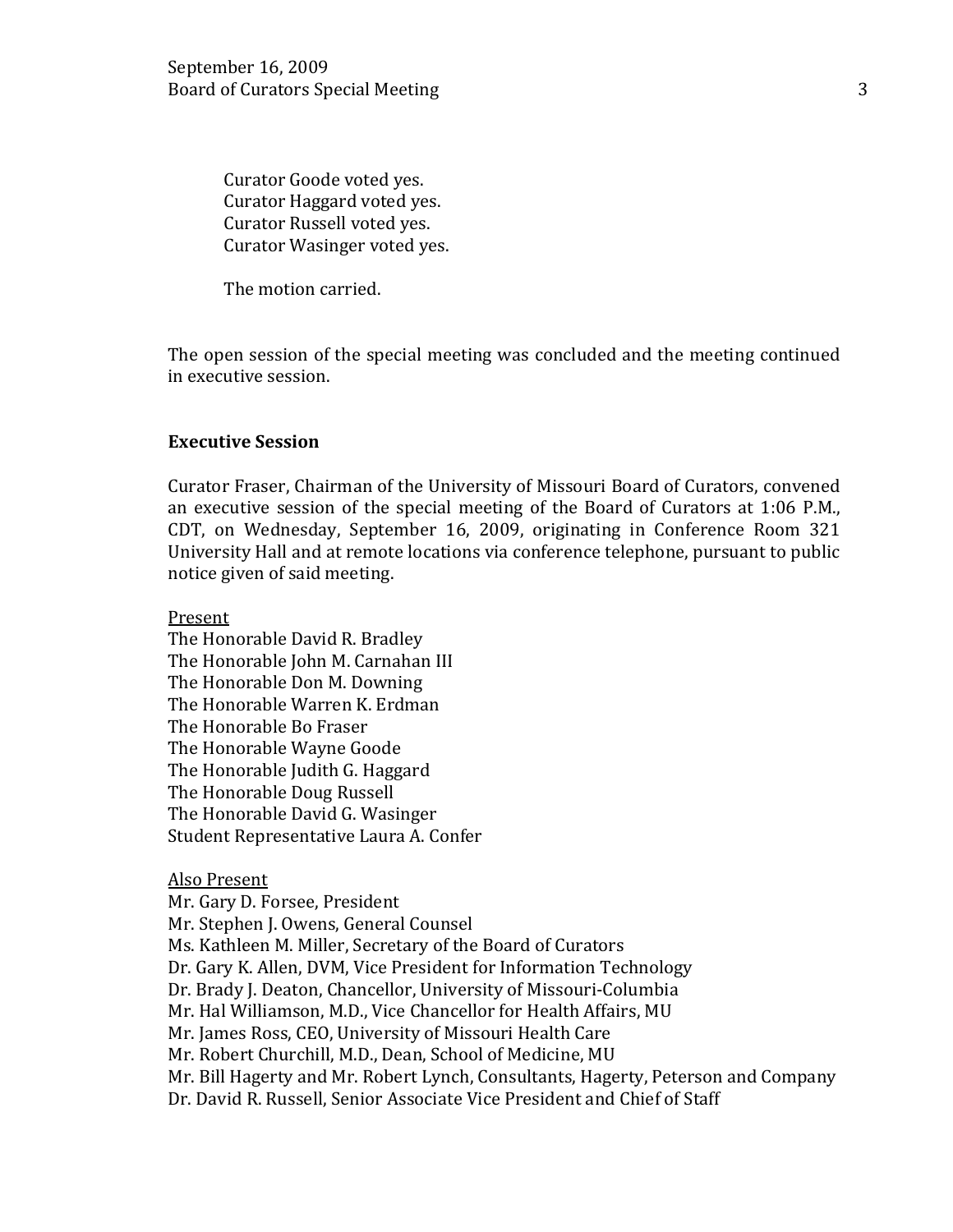# Memorandum of Understanding (MOU) between the University of Missouri and Cerner Corporation for the creation of Tiger Institute

It was recommended by President Forsee, moved by Curator Erdman and

seconded by Curator Bradley, that the following recommendation be approved:

President Forsee shall be authorized to enter into a non-binding Memorandum of Understanding (MOU) between the University of Missouri and Cerner Corporation, for the creation of the Tiger Institute, under the same or substantially similar terms as the MOU provided to the members of the Board of Curators on Friday, September 11, 2009.

Roll call vote:

Curator Bradley voted yes. Curator Carnahan voted yes. Curator Downing voted yes. Curator Erdman voted yes. Curator Fraser voted yes. Curator Goode voted yes. Curator Haggard voted yes. Curator Russell voted yes. Curator Wasinger voted yes.

The motion carried.

It was moved by Curator Erdman and seconded by Curator Bradley, that the

special meeting of the Board of Curators, September 16, 2009, be adjourned.

Roll call vote:

Curator Bradley voted yes. Curator Carnahan voted yes. Curator Downing voted yes. Curator Erdman voted yes. Curator Fraser voted yes. Curator Goode voted yes. Curator Haggard voted yes. Curator Russell voted yes. Curator Wasinger voted yes.